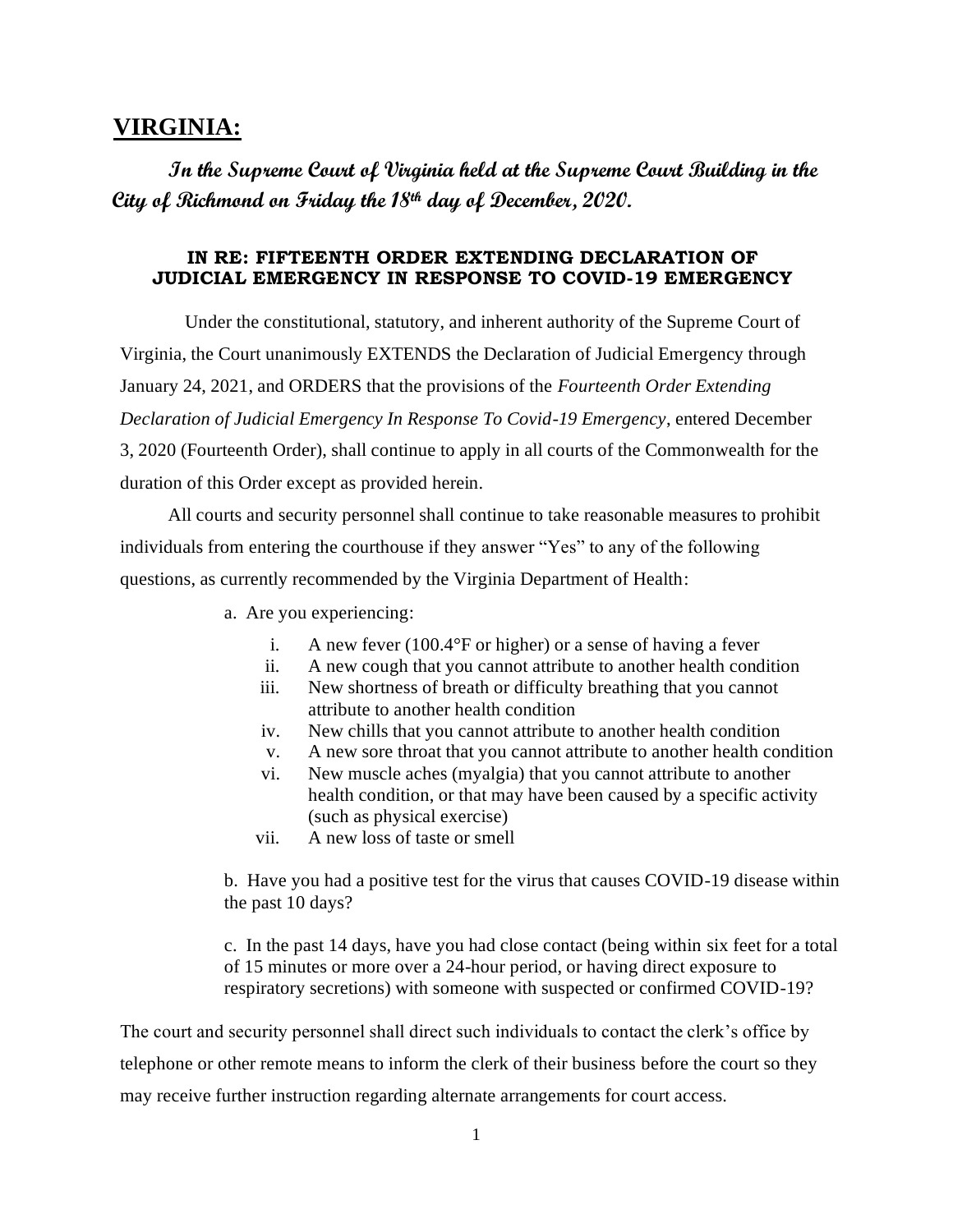In addition to continued social and physical distancing to minimize the risk of the spread of COVID-19, all persons aged five years or over entering the courthouse must wear a face covering that covers the nose and mouth. This includes judges, attorneys, deputy sheriffs, court reporters, employees, members of the public, contractors, and all others who work in or visit the courthouse. Within a courtroom, the presiding judge may authorize removal of a face mask to facilitate a proceeding. The requirement to wear a face mask shall not apply to: (i) judges or magistrates to the extent they determine it inhibits their ability to effectively communicate, (ii) individuals who have difficulty breathing, who cannot remove a face mask without help, or have other medical issues that make wearing a face mask unsafe, or (iii) any person whom the presiding judge determines should be excused from the requirement to wear a face mask. In any circumstances where a person is unable to wear a face mask, the presiding judge may impose reasonable restrictions on that person's entry to and circulation within the courthouse, including but not limited to, providing remote access, setting a time for entry to and exit from the courthouse, requiring the wearing of a face shield, requiring that person to maintain at least 10 feet of social distance from others, and/or limiting the space that person may occupy while in the courthouse. Face coverings should be compliant with current guidance from the Centers for Disease Control and Prevention (CDC). As of the date of this order that guidance may be found online at: [https://www.cdc.gov/coronavirus/2019](https://www.cdc.gov/coronavirus/2019-ncov/prevent-getting-sick/cloth-face-cover-guidance.html) [ncov/prevent-getting-sick/cloth-face-cover-guidance.html](https://www.cdc.gov/coronavirus/2019-ncov/prevent-getting-sick/cloth-face-cover-guidance.html)

 Unless and until a plan for restarting jury trials, described in the Sixth and Seventh Orders Extending the Declaration of Judicial Emergency, has been approved by a panel of three Justices in consultation with the Office of the Executive Secretary, no jury trials shall occur in any locality in the Commonwealth for the duration of this Order. Jury trials may be held as soon as the plan has been approved, provided that the chief judge and presiding judge determine it is safe to do so. In conducting a jury trial, the presiding judge shall ensure that provisions are made to enable the public to observe all aspects of the trial, including *voir dire*, whether in person or by electronic means. Consistent with constitutional and statutory requirements, access to the courtroom must be provided to the press, and to victims of crimes pursuant to Virginia Code § 19.2-11.01 and Rule 2:615 of the Rules of the Supreme Court of Virginia. Notwithstanding the suspension of jury trials pending approval of a plan for restarting them, upon notice to the parties or their counsel courts may impose discovery